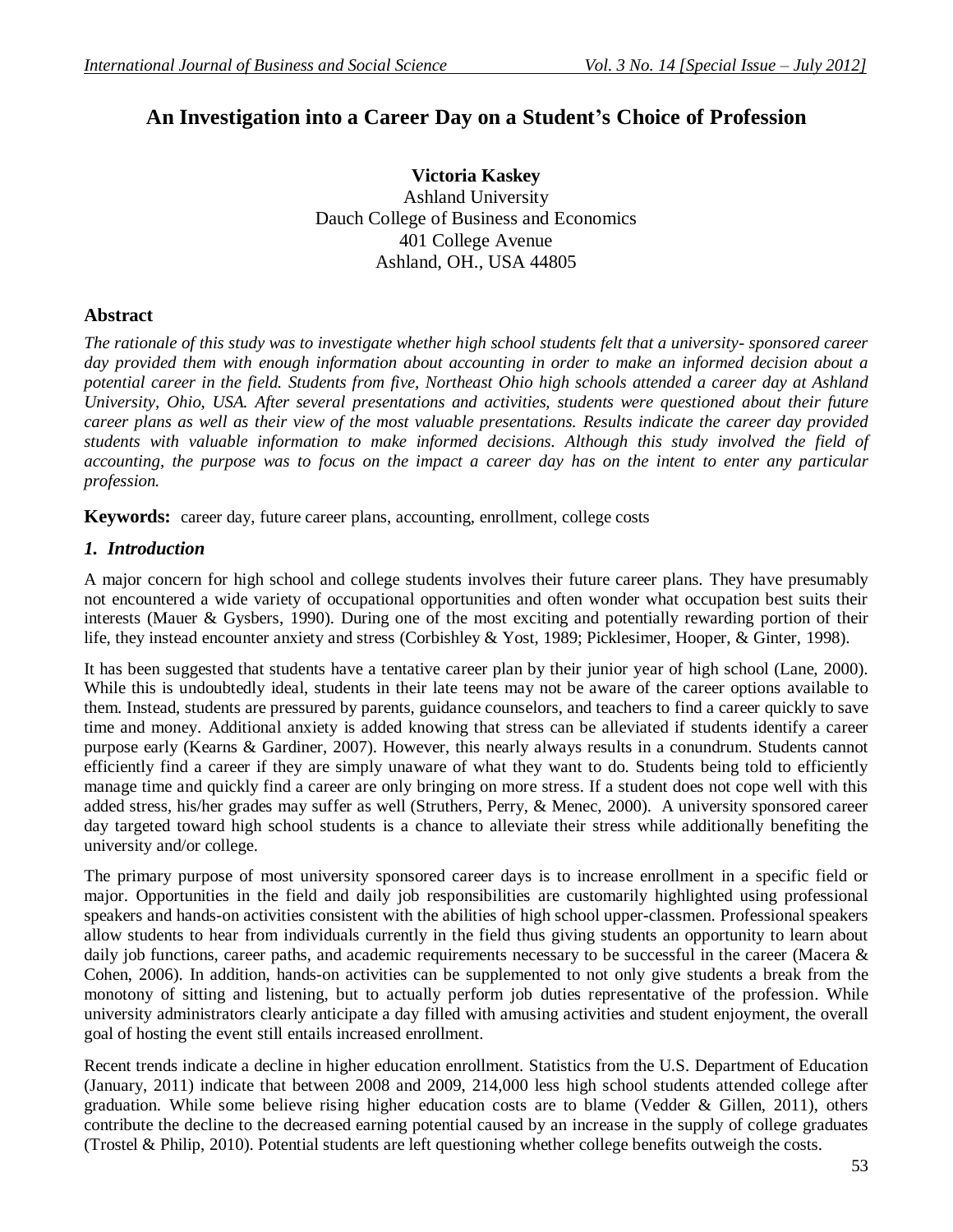Regardless of the cause for decreased enrollment, colleges and universities are ultimately competing for students. While students have a variety of reasons for choosing a university or college, perceived quality relative to other universities is a large factor (Rindova, Williamson, Petkova, & Sever, 2005). Bringing high school students to campus allows them the ability to experience a university first hand and evaluate for themselves whether the value of a degree outweighs the cost. A career day is one way to entice students to visit. However, not all universities have a single goal to increase enrollment. Many individuals feel that they have an obligation to the community and to society to steer students in a direction that best suits their desires (Berger, 2009).

University-sponsored career days provide a community service for both the student and society. Supplying students with information necessary for them to decide on whether they would enjoy a profession saves students both time and money. Switching majors during college can have a damaging effect on a family's financial condition. According to the U.S. National Center for Education Statistics (2011), average loan amounts and percentage of students requiring borrowed funds for public four-year institutions averaged \$6,600 and 37.8% respectively for the 2007-2008 academic year. For private four-year institutions the financial need is even greater with loan amounts averaging \$9,100 with 48.5% of undergraduates requiring borrowed funds.

In addition, educating students on the benefits of obtaining a college degree improves society. College educated worker demands and wages have increased steadily since the 1980s. High demand is often attributed to information and/or computer technology substitution and cognitive skill requirements (Steelman & Weinberg, 2005). These skills are most often obtained in college. Even though recent information on wage differentials between high school and college graduates shows a slowdown in growth, college graduates still earn a higher wage than high school graduates (Lemieux, 2007; Tierney, 2011). Higher wages equate to economic growth. In addition, more education equates to a less likely chance of unemployment for an individual. In 2010, high school graduates experienced a 10.3% unemployment rate while bachelor's degree graduate unemployment rates were 5.4% for individuals aged twenty-five years and older (U.S. Bureau of Labor Statistics, 2011). Educators have an obligation to prepare the younger generation to be productive citizens.

From the standpoint of the university, a high school career day appears useful. The event held at Ashland University expended minimal costs and time. Still, no event should be conducted when costs exceed benefits. However, the true question that arises is how to measure success of a high school career day. Does a student's perceived knowledge gain of the profession signal success? The foundation of this study focuses on the impact a career day has on student's career choices and knowledge of the profession. Although this study involves the field of accounting, the focus of this study is a career day. Any college major can be substituted with assumedly similar results.

#### **1.1 Research Objectives**

Three research questions were used in this study to determine whether the Accounting Career Day held at Ashland University changed the minds of high school students to consider a career in accounting and are:

- 1. Do high school students feel an accounting career day provides them with an adequate amount of information to be content in their career choice decision?
- 2. Does a career day educating high school students about the accounting field change their opinion about entering a career in accounting?
- 3. Which specific presentations do students feel provided them with the most valuable information about accounting?

#### *2. Methodology and Research Design*

Students listened to four presentations throughout the day. All presentations were intended to give high school students a glimpse into the various aspects of the accounting field. Both college students and accounting professionals were used during the one day seminar.

The first presenter, Mr. Steve Martin, primarily introduced students to the rigor of the CPA exam. Mr. Martin owns a CPA exam review course and although he was extremely valuable and informative, his primary goal was to sell his course. His skills as a salesman as well as his use of captivating presentation materials kept the students engaged and interested.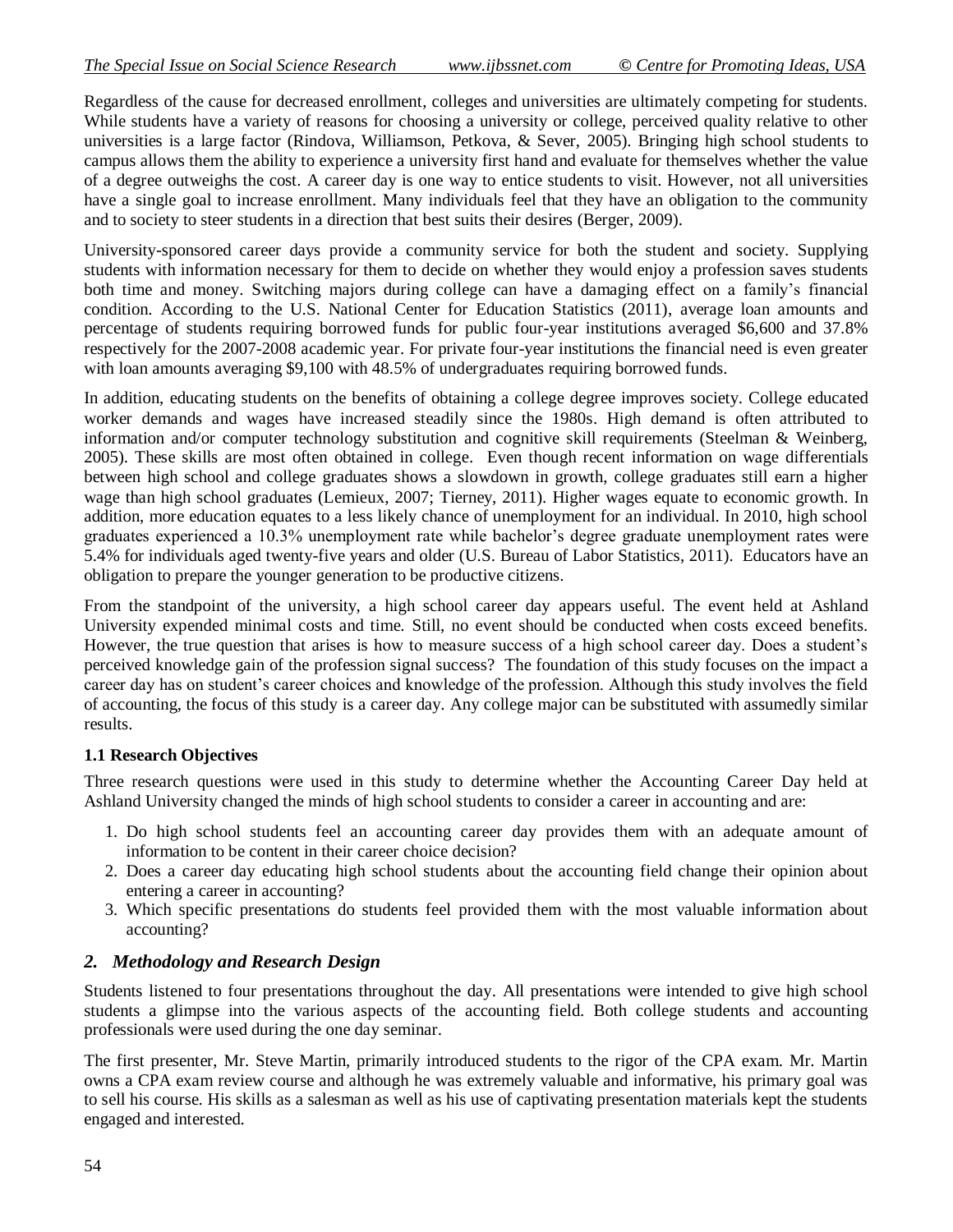The second presentation included a panel of current Ashland University students. Each student briefly presented information on their backgrounds, including high school information, graduation status, and involvement in extracurricular activities. The panel ended with Ashland University students answering questions while enjoying lunch in small groups.

The third presentation's attempt at showcasing the life of a fraud investigator used an exercise in check kiting and provided a video on the life of an IRS Special Agent. Unfortunately, students were not able to effectively work through the check kiting exercise. The exercise was too advanced for a high school student's level of comprehension.

Lastly, one public accountant, one government accountant, and one corporate accountant gave a presentation on their typical days. Each professional highlighted the advantages and disadvantages of their career. Their session ended with questions and answers followed by a campus tour led by admissions department representatives.

#### **2.1 Data Sample**

A total of 48 students from five Northeast Ohio high schools participated in the event at Ashland University in Ohio. The students in attendance were enrolled in their high school bookkeeping class. The group consisted of 27 females and 21 males ranging in age from 16-18. Seniors represented 71% of the participants whereas juniors represented 29%. While age and rank were not considered a variable for this study, it should be noted that the students included were near high school graduation and thus assumedly considering possible career options.

#### *3. Results of the Survey*

Since the sample of 48 students is considered small, the study has the potential to lack representation of the population and statistical power. As a result, only the responses listed as percentages are provided. Statistical tests were not conducted.

As indicated in Figure 1, 94% of students felt that the accounting career day provided them with a better understanding of accounting in order to make an informed career choice. While this question does not determine whether students will advance their career choice in accounting, it does support and validate the work involved in making the event occur. If students did not believe they obtained sufficient knowledge from the day's events, future accounting career day programs may have been abolished.

To answer research question 2 and determine whether students would consider a career in accounting after attending the career day, two questions were asked and differences were noted. The first question asked students whether they considered majoring in accounting before attending the career day. Results indicate that 27% replied positively while 63% replied that they did not consider a career in accounting before attending the accounting career day. To determine effectiveness of the program, responses from figure 2 were compared with responses from figure 3. The results indicated that while 27% of students arrived at the career day considering a career in accounting (figure 2); 69% of students left with the possibility of considering a career in the field (figure 3). The 42% increase indicates that a substantial portion of students became interested in accounting after attending the career day and may consider an accounting degree in college.

Coinciding with figures 2 and 3, figure 4 indicates that the accounting career day did not influence many students away from a career in accounting when they anticipated entering the field prior to the event. Two percent of students who had decided to enter the field of accounting prior to attending the career day felt that the field would no longer be their intended career choice. Contrarily, eighty-five percent indicated they had not decided to change their major from accounting based on the information they received at the career day.

Finally, to determine which session(s) impacted students most, each session was ranked on a scale from one to five. The results demonstrated that students were drawn to sessions conducted by professionals in the field of accounting. CPAs with an Edge ranked highest closely followed by the session led by professionals.

#### *4. Conclusions*

Upon completion of the career day, university administrators asked whether the event was worthwhile. While it did not expend considerable time, money, and effort, events should be discontinued if not meaningful and valuable. The decision of whether an event is worthwhile depends on the goals for the day.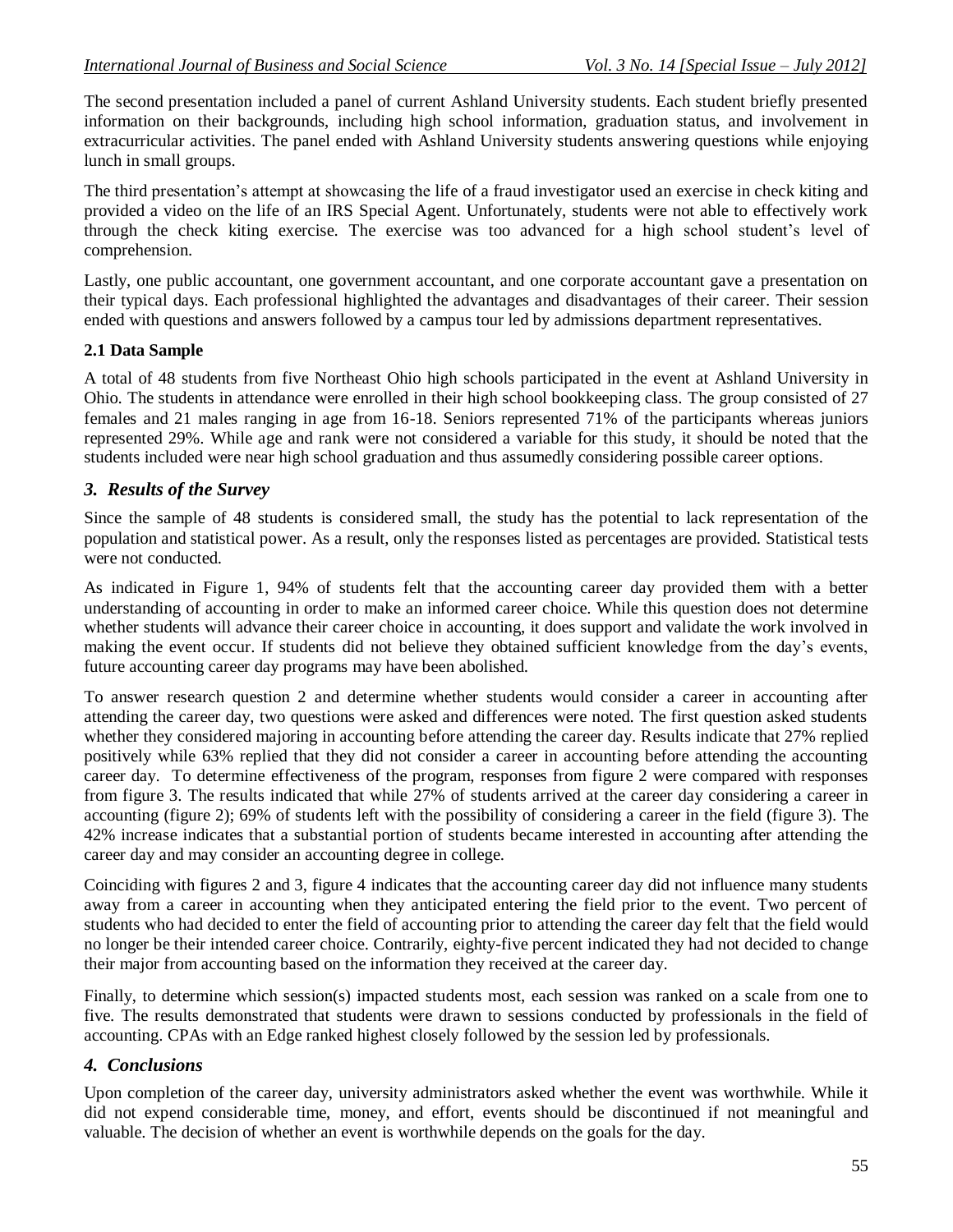If the goal of the career day was to educate students on a specific field, such as accounting, then yes it accomplished that goal. 94% of students replied that the career day provided them with a better understanding of the field. This community driven goal exceeded expectations.

In regards to the specific field, it should be noted that 63% of the students did not want to major in accounting before they attended the career day. However, 69% replied that they would consider accounting as a potential career choice after attending the day's events. This goal of helping the accounting department at Ashland University was satisfied only if these same students attend Ashland University. Plans to track the attendee roster to Ashland University applications and attendance are currently being gathered.

Lastly, 2% of respondents stated that they decided to change their major from accounting to something other than accounting based on the day's events. While this result seems unproductive toward the university's goal, it was productive for the community. Since the career day helped students improve their understanding of the profession and hence their futures, an educator and administrator should feel satisfied that they aided students and the community. It is both noble and benevolent to host an event that saves students time and money regardless of their college choice.

In addition, by modifying the program each year the goal is to increase the field's awareness while presenting a day engaging students with enjoyable and stimulating presentations and activities. Upon reflection, although each presentation scored well, the presentations conducted by professionals outscored the presentations conducted by students. Of course various possible reasons exist for this occurrence. Possibilities may include professional's public speaking abilities, increased credibility, or simply because the audience enjoyed the professionals more than the students. Regardless of an explanation, it appears that an emphasis on professional speakers over student speakers should be encouraged.

#### *5. Recommendations*

The author recommends an extension of the study to include enrollment information. Comparing career day attendees to Ashland University applications and enrollment will provide information on whether the career day increased enrollment for the university. This extended information will assist in the decision to support or reject continuation of the program.

Additionally, survey results from guidance counselors, teachers, and/or parents may provide insight into the day's usefulness. It is difficult to ascertain usefulness of an event based solely on a high school student's opinion. Since counselors, teachers, and parents have different views from students on what constitutes important career information, their feedback should prove valuable.

There is also consideration of inviting a more diverse population to the event. By solely including high school bookkeeping students, the university is missing the opportunity to introduce the campus to all potential accounting majors. It can be assumed that there are students outside the high school bookkeeping class interested in accounting or would like to learn more about accounting.

Lastly, this study involves one event. The sample size will increase after several years of data gathered from subsequent career days. The larger sample size will provide a better representation of the population and ample statistical power.

#### *6. Tables and Figures*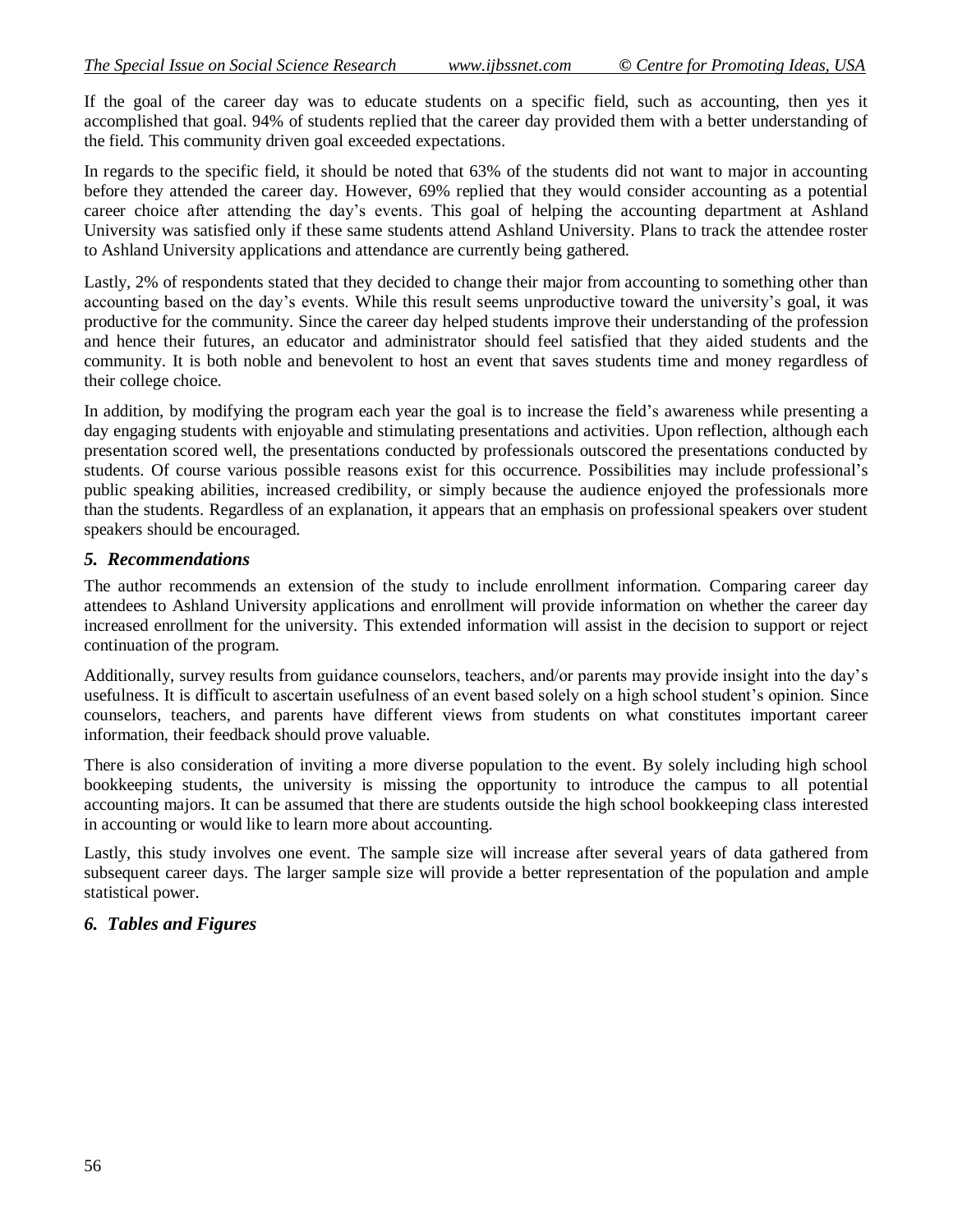### **Figure 1: Has today's program provided you with a better understanding of the accounting profession so that you can make an informed decision regarding your future career choice?**







#### **Figure 3: Would you consider accounting as your college major and career choice after attending today's event?**

| Yes            |     |     | 69% |      |
|----------------|-----|-----|-----|------|
| N <sub>o</sub> |     | 23% |     |      |
| Maybe          | 2%  |     |     |      |
| No reply       | 6%  |     |     |      |
| 0%             | 25% | 50% | 75% | 100% |

### **Figure 4: Based on today's events, have you decided to change your major from accounting to another major?**

| Yes            | 2%  |     |     |      |
|----------------|-----|-----|-----|------|
| N <sub>0</sub> |     |     |     | 85%  |
| Maybe          | 0%  |     |     |      |
| No reply       | 13% |     |     |      |
| $0\%$          | 25% | 50% | 75% | 100% |